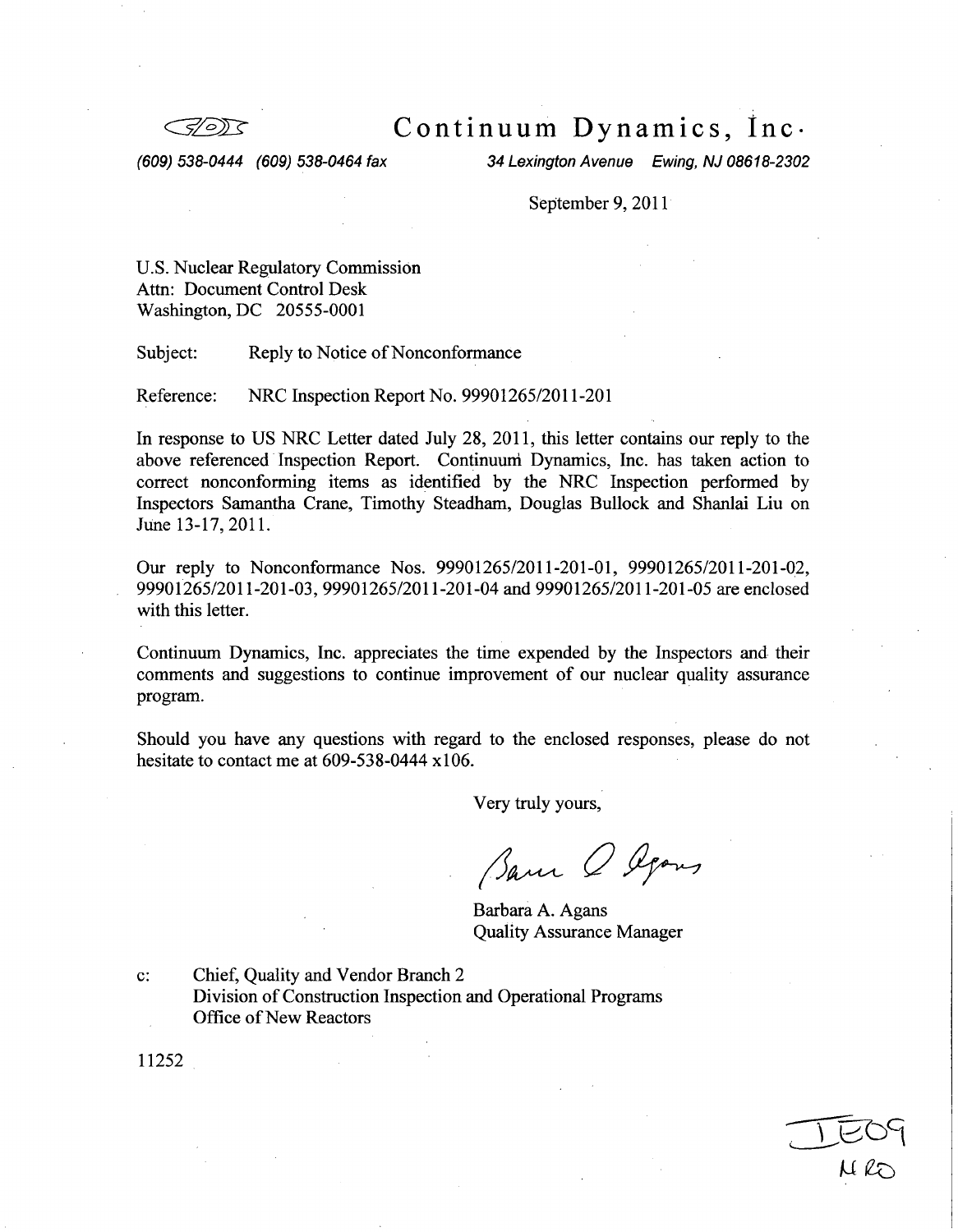#### NRC Nonconformance 99901265/2011-201-01 **-**

Criterion III, "Design Control," of Appendix B, "Quality Assurance Program Criteria for Nuclear Power Plants and Fuel Reprocessing Plants," to Title 10 of the Code of Federal Regulations (10 CFR) Part 50, "Domestic Licensing of Production and Utilization Facilities," states, in part, that "measures shall also be established for the selection and review for suitability of application of materials, parts, equipment, and processes that are essential to the safety-related functions of the structures, systems and components."

Criterion V, "Instructions, Procedures, and Drawings," of Appendix B to 10 CFR Part 50 states that "activities affecting quality shall be prescribed by documented instructions, procedures, or drawings, of a type appropriate to the circumstances and shall be accomplished in accordance with these instructions, procedures, or drawings. Instructions, procedures, or drawings shall include appropriate quantitative or qualitative acceptance criteria for determining that important activities have been satisfactorily accomplished."

Contrary to the above, as of June 17, 2011, CDI failed to review the suitability of the application of commercially calibrated measuring and test equipment for use in safety- related applications and failed to adequately prescribe its commercial-grade dedication process by appropriate procedures. Specifically, CDI procured commercial calibration services for measuring and test equipment for use in safety-related applications and did not perform a commercial-grade item dedication. In addition, CDI did not develop instructions or procedures that provide guidance for controlling commercial-grade item dedication activities.

## Continuum Dynamics, Inc.'s Reply to Nonconformance

In response to Nonconformance **99901265/2011-201-01,** Continuum Dynamics, Inc. submits the following corrective action:

### **1)** Reason for noncompliance

**CDI** performed a source verification of Utah State University (USU) by witnessing the calibration of CDI's instruments at the USU facility in accordance with Article 6.5 of CDI Quality Procedure QP-7.1 R3. CDI's program allowed source verification for procurement of complex goods or services when a supplier did not have a 1OCFR Part 21 or 10 CFR Part 50 Appendix B program. CDI had misunderstood the regulatory requirements for use of a surveillance to qualify and review the suitability of a supplier. Since CDI became aware of the requirement for a commerc prior to the NRC Inspection, CDI was in the process of preparing a new Quality Procedure to be completed prior to using the calibration service provided by USU for a safety-related activity.

In addition, CDI used Exelon PowerLabs for calibration services by review of their A2LA and NVLAP certifications in accordance with Article 6.2 of CDI QP-7.1 R3.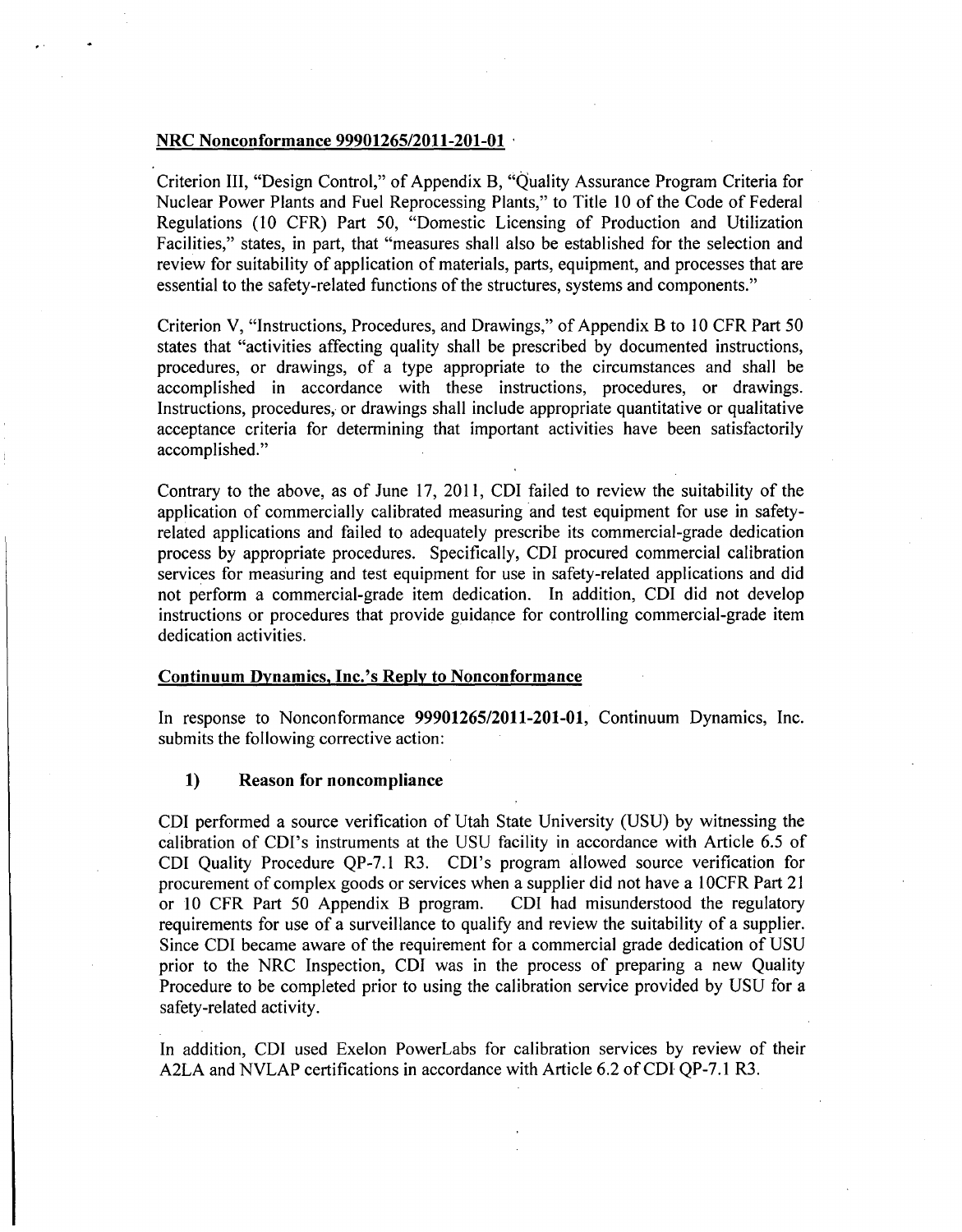CDI's program allowed for the use of a NVLAP or A2LA certified laboratory for calibration services in accordance with Article 5.3 of QP-4.2 and Article 6.2 of QP 7.1 by review of the laboratory's qualifications and certifications. CDI misunderstood the regulatory requirements for use of a third party vendor. Note that none of the instruments calibrated by USU or Exelon PowerLabs had been used for a safety-related activity.

## 2) Corrective steps that have been taken and the results achieved

**CDI** issued a Nonconformance Report No. 0251 committing to development of a commercial grade dedication procedure. CDI has prepared and issued a procedure for commercial grade dedication of calibration services entitled "Acceptance of Commercial Grade Calibration Services from Non-Accredited Calibration Laboratories by the Source Verification Method," CDI Quality Procedure No. QP-7.2 RO dated August 29, 2011. CDI's surveillance of USU has been utilized to perform a commercial grade dedication following a dedication plan as documented on a newly generated form - **QA** Form No. 63. The dedication plan, which includes a review of the critical characteristics to assure that the services will be adequate for the intended application, has been approved by the CDI Principal Investigator and the CDI Quality Assurance Manager. It has been determined by CDI management and QA that the instruments calibrated by USU can now be used for safety-related testing.

In addition, CDI issued a Nonconformance Report No. 0252 committing to modify the Quality Procedures QP-4.2 and QP-7.1 to include guidance for controlling commercial grade dedication of NVLAP and A2LA certified calibration suppliers (described in detail in NRC Nonconformance 99901265/2011-201-02).

#### **3)** Corrective steps that will be taken to avoid noncompliance

CDI has issued a new Quality Procedure (QP-7.2), and has revised two existing Quality Procedures (QP-4.2 and QP-7.1). Issuance of these procedures required retraining of personnel to assure that new procedures are properly followed. A retraining meeting of Lead Auditors, Principal Investigators and Management was held to assure that procurements of safety-related calibration services from commercial vendors follow the new commercial grade dedication procedure (CDI QP-7.2). Requirements of QP-7.2 will be added to the Internal Audit Checklist to assure acceptable implementation of the new requirements. Also covered in the retraining meeting was a review of the requirements which must be met before a NVLAP or A2LA certified laboratory can be used for quality-related calibration services.

#### 4) Date when the corrective action will be completed

Continuum Dynamics, Inc. has issued Nonconformance Report (NCR) No. 0251 and No. 0252; corrective actions have been completed.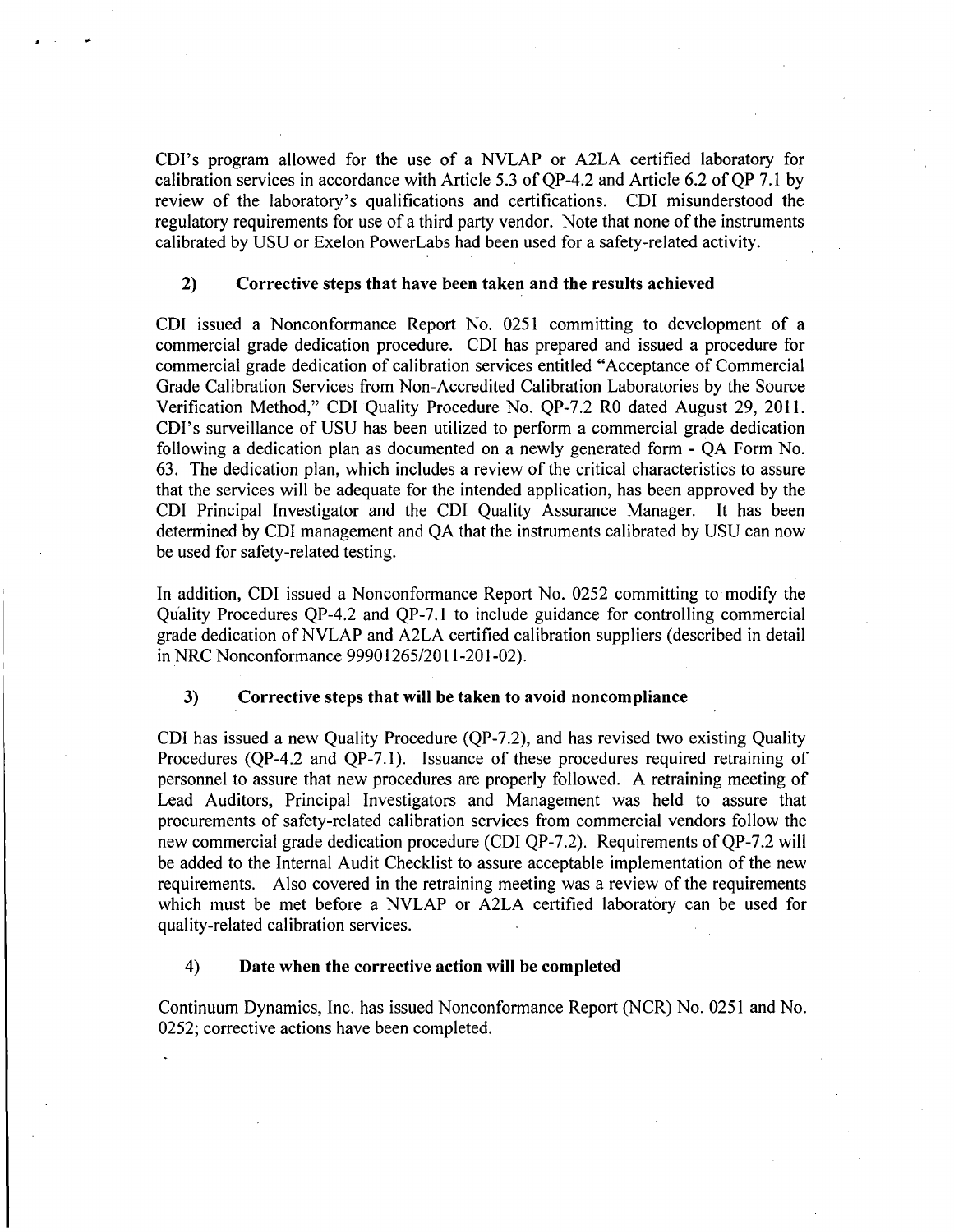#### NRC Nonconformance **99901265/2011-201-02**

Criterion IV, "Control of Purchased Material, Equipment, and Services," of Appendix B to 10 CFR Part 50 states, in part, that "measures shall be established to assure that purchased material, equipment, and services, whether purchased directly or through contractors and subcontractors, conform to the procurement documents. These measures shall include provisions, as appropriate, for source evaluation and selection, objective evidence of quality furnished by the contractor or subcontractor, inspection at the contractor or subcontractor source, and examination of products upon delivery."

Contrary to the above, as of June 17, 2011, CDI failed to provide for source evaluation and selection of contractors or subcontractors that had a third-party certification, such as the American Society of Mechanical Engineers certificate or authorization, accreditation through the National Voluntary Laboratory Accreditation Program or the American Association for Laboratory Accreditation, or an International Standardization Organization 9000 registration.

## Continuum Dynamics. Inc.'s Reply to Nonconformance

In response to Nonconformance 99901265/2011-201-02, Continuum Dynamics, Inc. submits the following corrective action:

#### **1)** Reason for noncompliance

CDI utilized a laboratory which did not have a 10 CFR Part 21 or Appendix B program to perform calibration services for a safety-related activity. However, CDI's Quality Assurance program allowed for use of a NVLAP or A2LA certified laboratory for calibration services in accordance with Article 5.3 of QP-4.2 R4 and Article 6.2 of QP 7.1 R3 by review of the laboratory's qualifications and certifications. CDI misunderstood the regulatory requirements for source evaluation and selection of contractors that were NVLAP or A2LA certified. None of the calibrations had been used for a safety-related activity.

## 2) Corrective steps that have been taken and the results achieved

Two of CDI's Quality Procedures have been revised. Use of third party ASME and ISO 9000 certifications has been deleted from CDI Quality Procedure 4.2. QP-4.2 has also been revised to include commercial grade dedication process for NVLAP or A2LA certified laboratories before use in safety-related activities. The commercial grade dedication includes the following: a review of NVLAP or A2LA laboratory to assure that it is a domestic calibration service provider, its NVLAP or A2LA accreditation is to ANSI/ISO/IEC 17025, and its scope of accreditation covers the contracted services to be provided. In addition, CDI's procurement documents must include reporting of as-found calibration data when calibrated items are found out-of-tolerance, identification of the laboratory equipment/standards used, and the necessity for any subsuppliers to comply to all of the requirements of CDI's procurement document. CDI's Quality Procedure 7.1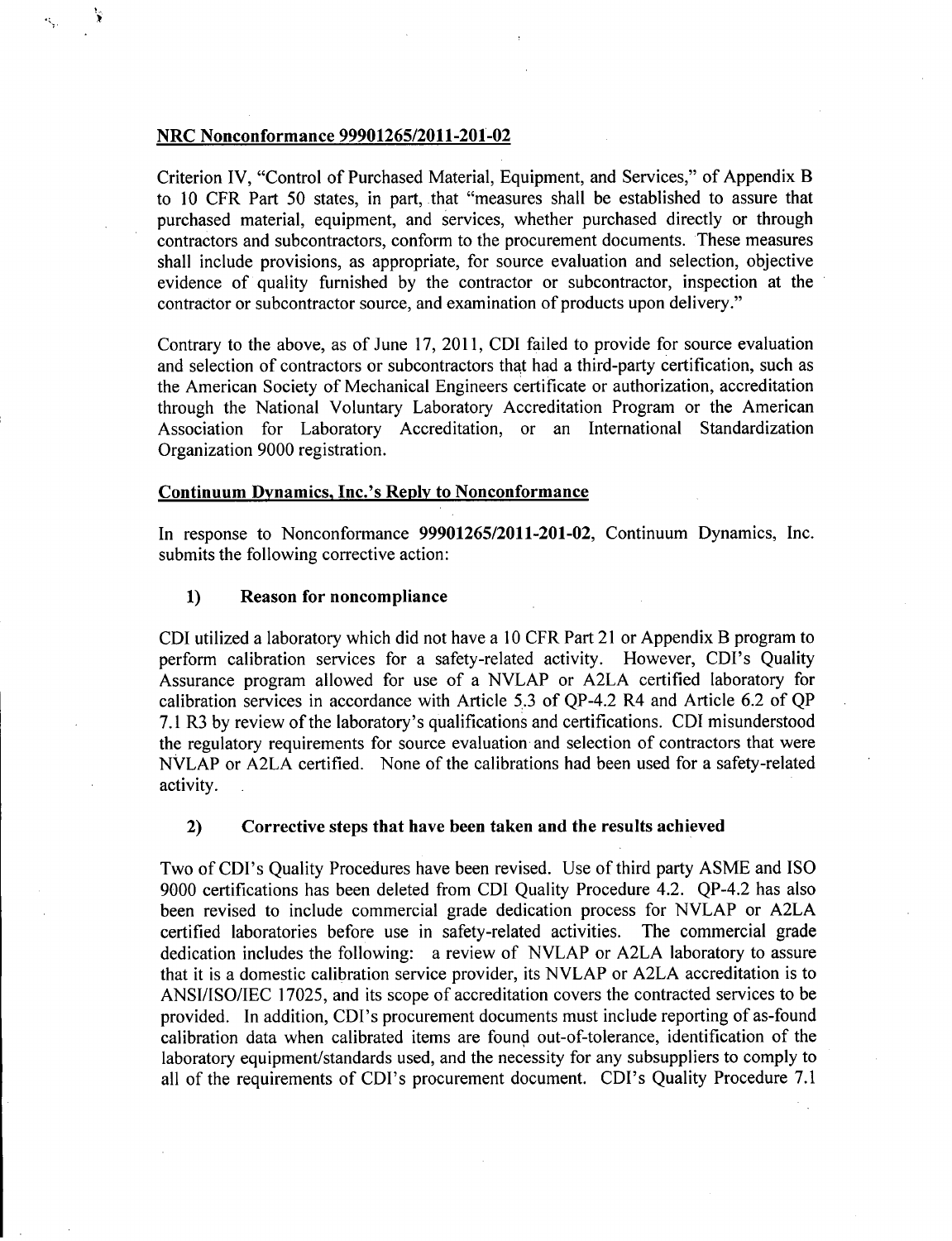has been revised to delete acceptable third party certifications from ASME and ISO 9000 and to require commercial grade dedication of A2LA/NVLAP certified laboratories prior to adding supplier to CDI's ASL (in accordance with revised QP-4.2).

## 3) Corrective steps that will be taken to avoid noncompliance

CDI has revised two existing Quality Procedures (QP-4.2 and QP-7.1) which required retraining of personnel to assure that new procedures are properly followed. A retraining meeting of Lead Auditors, Principal Investigators and Management was held to assure that requirements of QP-4.2 and 7.1 are followed when a NVLAP or A2LA certified laboratory is used for safety-related calibration services. Requirements of QP-4.2 for review of NVLAP and A2LA calibration suppliers will be added to the Internal Audit Checklist to assure acceptable implementation of the new requirements.

## 4) Date when the corrective action will be completed

Continuum Dynamics, Inc. has issued Nonconformance Report (NCR) No. 0251 and No. 0252; corrective actions have been completed.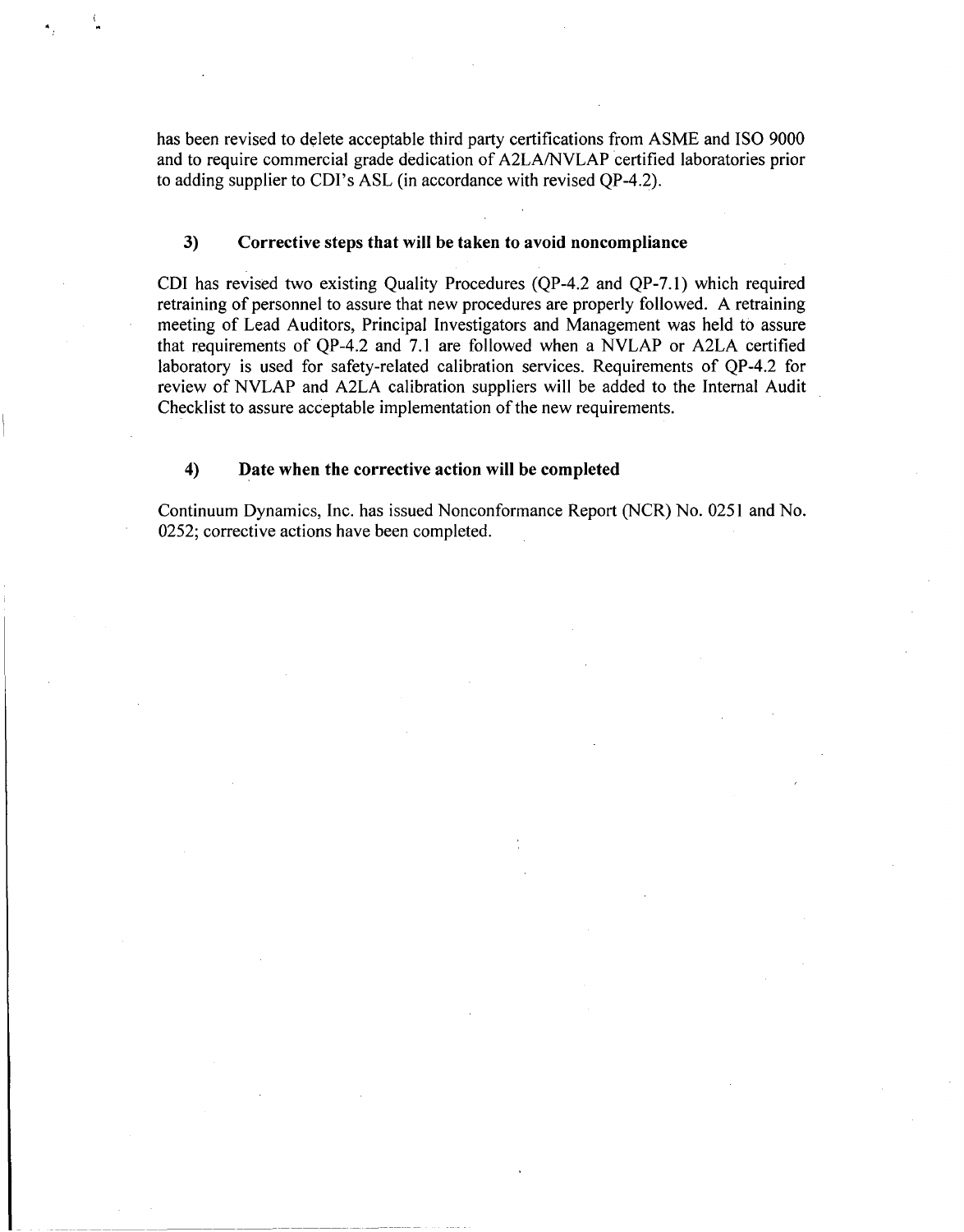#### NRC Nonconformance **99901265/2011-201-03 ,**

Criterion III of Appendix B to 10 CFR Part 50 states, in part, that "measures shall be established to assure that applicable regulatory requirements and the design basis, as defined in Section 50.2 and as specified in the license application, for those structures, systems, and components to which this appendix applies are correctly translated into specification, drawings, procedures, and instructions" and that "measures shall also be established for the selection and review for suitability of application of materials, parts, equipment, and processes that are essential to the safety-related functions of the structures, systems, and components."

Contrary to the above, as of June 17, 2011, **CDI** failed to translate technical requirements into specifications, drawing, procedures and instructions. Specifically, CDI failed to incorporate acceptance criteria related to the test chamber dimensions into the test plan and design drawing. As a result, CDI failed to identify and evaluate the out-of-tolerance condition of the test chamber before using the test chamber for safety-related tests and certifying the test results.

## Continuum Dynamics. Inc.'s Reply to Nonconformance

In response to Nonconformance 99901265/2011-201-03, Continuum Dynamics, Inc. submits the following corrective action:

## 1) Reason for noncompliance

The test chamber dimensions were reviewed by AREVA prior to commencing testing. The cognizant engineer (from AREVA) concurred that the dimensions were satisfactory for testing, however this concurrence was never formally incorporated into the test plan, a modification of the requirements, or acceptance criteria of the test chamber dimensions. Even though the measured gaps are included in the reports documenting the tests, the outof-tolerance condition should have been formally documented prior to using the chamber for safety-related testing and certifying the results.

## 2) Corrective steps that have been taken and the results achieved

Additional tests have been conducted with this chamber and the as-built dimensions have been included in the test plan which requires customer approval prior to conducting the tests. This step ensures that all tests conducted after this change will document the correct facility dimensions. The list of tests that have used the out-of-tolerance dimensions is being compiled to have the customer confirm that in all cases the out-oftolerance dimensions are suitable.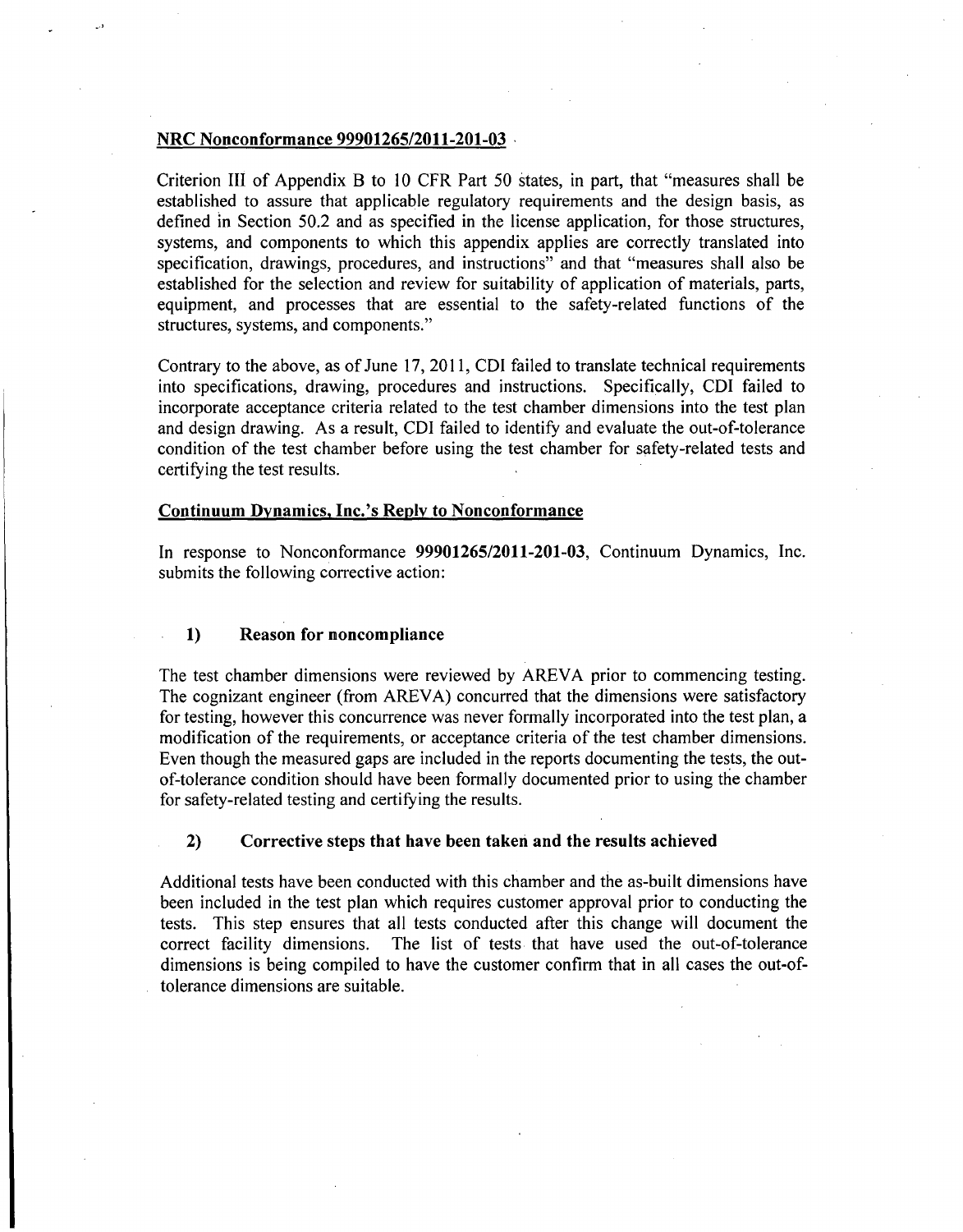## **3)** Corrective steps that will be taken to avoid noncompliance

The list of tests that have used the test chamber with the out-of tolerance will be completed with the measured dimensions for each test. These data will be sent to AREVA to confirm that the as-built dimensions are suitable for their purposes and to determine if any other actions are required.

Retraining of personnel will be undertaken by the Quality Assurance Manager to ensure that out-of-tolerance conditions are formally documented and resolved prior to initiating safety-related testing and sending out certified results.

### 4) Date when the corrective action will be completed

Continuum Dynamics, Inc. has issued Nonconformance Report (NCR) No. 0249. The corrective action will be completed by 30 September 2011.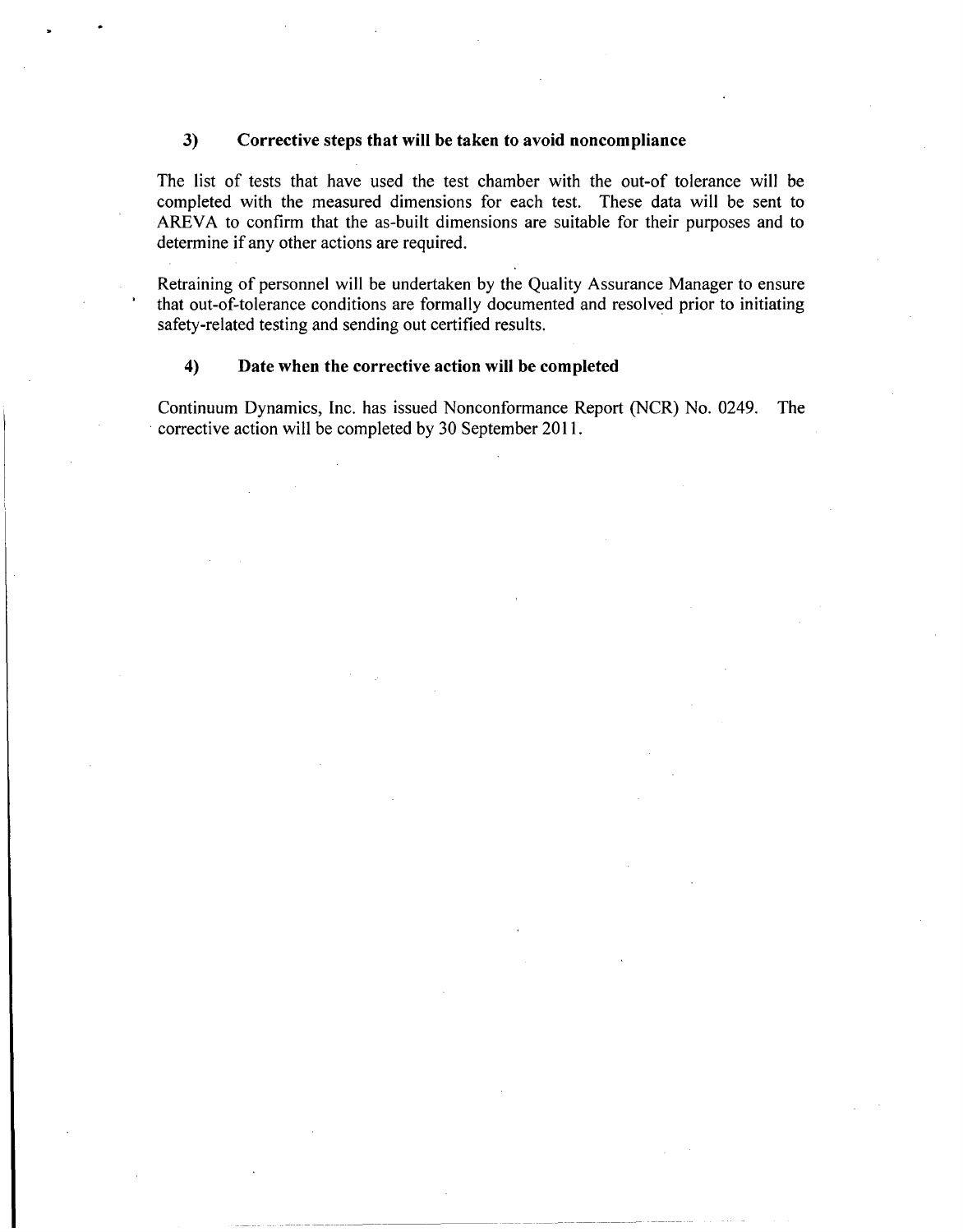#### NRC Nonconformance **99901265/2011-201-04**

Criterion **111,** "Test Control," of Appendix B to **10** CFR Part **50** states, in part, that "a test program shall. be established to assure that all testing required to demonstrate that structures, systems, and components will perform satisfactorily in service is identified and performed in accordance with written test procedures, which incorporate the requirements and acceptance limits contained in applicable design documents."

**CDI** Test Plan 11-02, "AREVA EPR Fuel Assembly Downstream Effects Test Plan," Revision **6,** dated June **13,** 2011 describes the testing that demonstrates that the AREVA EPR Fuel Assembly will perform satisfactorily in service.

Contrary to the above, as of June **17, 2011,** CDI's test program, as described in **CDI** Tests Plan 11-02, failed to identify a test required to demonstrate that **U.S.** Evolutionary Power Reactor fuel assemblies will perform satisfactorily in service. Specifically, the test facility included flow control valves whose seat leakage could have adversely affected test validity, but **CDI** failed to include provisions in the test plan to monitor and account for seat leakage.

#### Continuum Dynamics, Inc.'s Reply to Nonconformance

In response to Nonconformance **99901265/2011-201-04,** Continuum Dynamics, Inc. submits the following corrective action:

#### **1)** Reason for noncompliance

The valves were used only for these specific tests for two primary reasons: **(1)** testing required the capability to reverse flow for some tests and (2) hot leg and cold leg injection tests were going to be conducted in the same series of tests and the use of the valves provided the ability to switch flow direction when changing tests with minimum disruption to the test setup. The valves selected for these tests had been used in previous tests and had proven to be very reliable.

## 2) Corrective steps that have been taken and the results achieved

Since the finding the valves have been tested and it was confirmed that no leakage occurred in any direction so that there was no impact on test results, as was noted in Section **b.2.** This valve configuration is not being used for any future testing.

#### *3)* Corrective steps that will be taken to avoid noncompliance

None required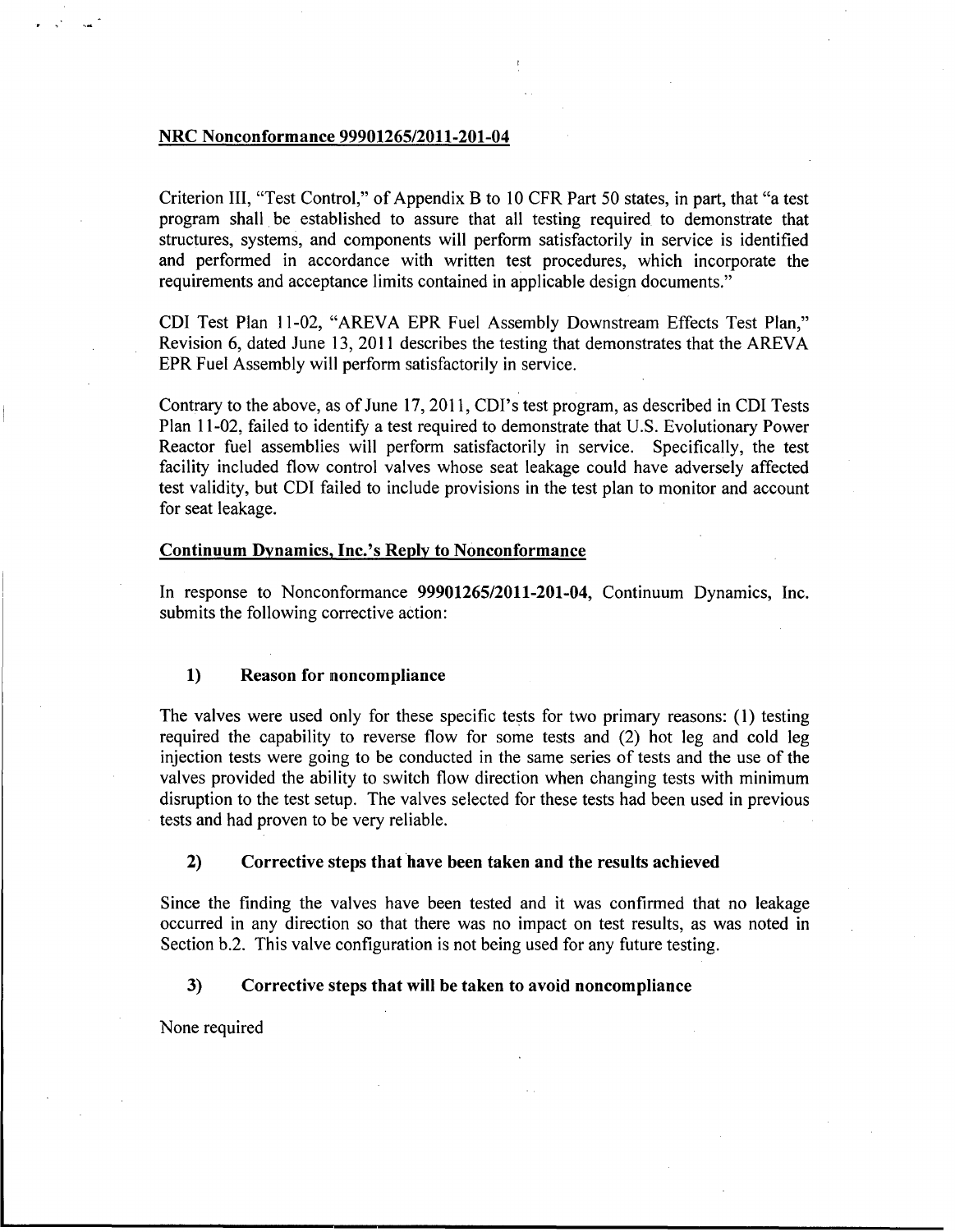# 4) Date when the corrective action will be completed.

Continuum Dynamics, Inc. has issued Nonconformance Report (NCR) No. **0253;** corrective action has been completed.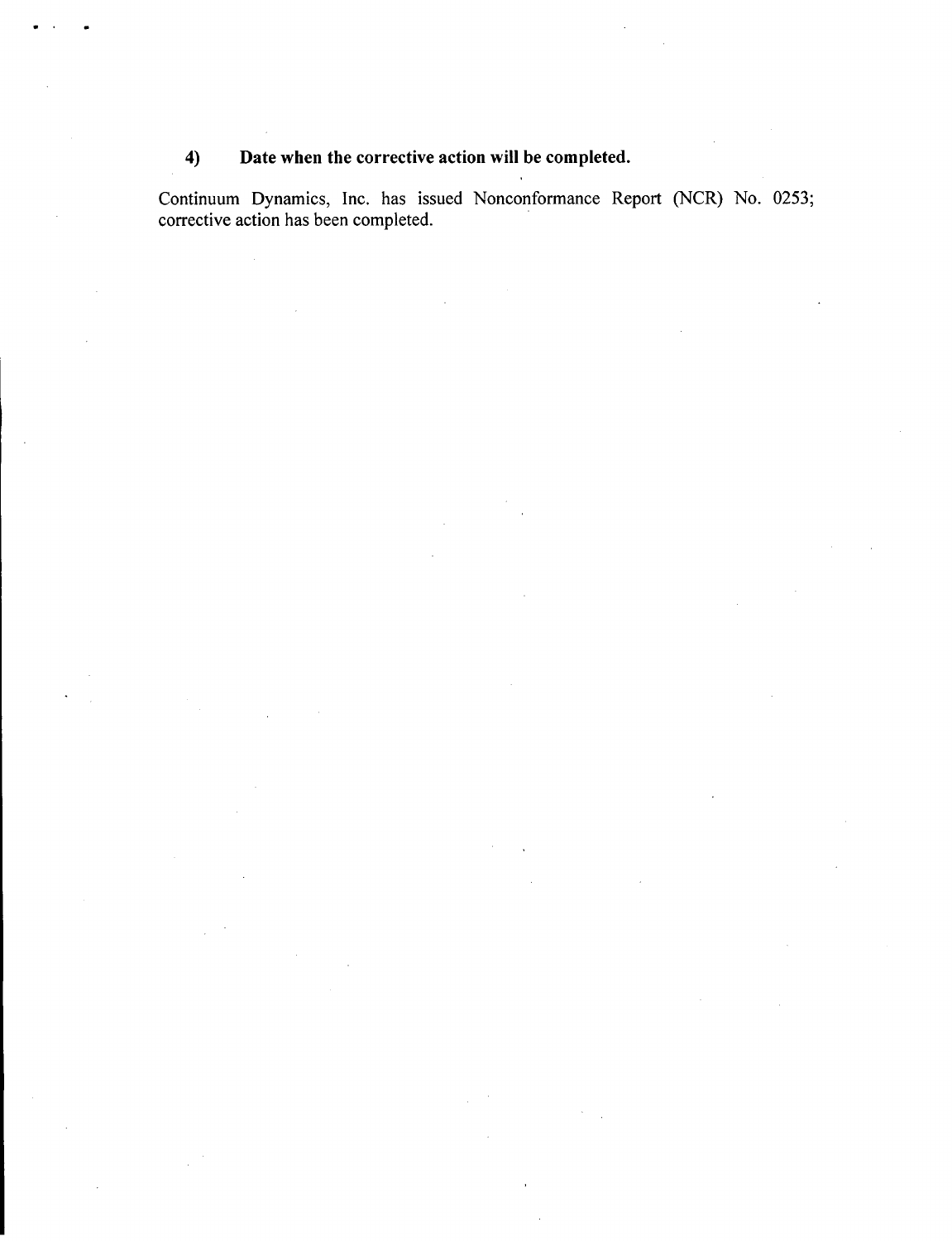#### NRC Nonconformance 99901265/2011-201-05

Criterion XVIII, "Audits," of Appendix B to 10 CFR Part 50 states, in part, that "audits shall be performed in accordance with the written procedures or checklists by appropriately trained personnel not having direct responsibilities in the areas being audited.

Section 5.8 of CDI Quality Procedure (QP)-18.1, "Audits," Revision 1, dated June 14, 2007, states, in part, that "audit(s) shall be conducted by personnel having no direct responsibility in the areas being audited."

Contrary to the above, as of June 17, 2011, a CDI employee who has direct responsibility for the technical area within the quality assurance program performed all areas of a CDI quality assurance internal audit on June 1, 2009. Specifically, the employee was the principal investigator for commercial nuclear safety-related testing projects during 2008 and 2009, with responsibility in the areas of design control, test control, and control of measuring and test equipment.

## Continuum Dynamics, Inc.'s Reply to Nonconformance

In response to Nonconformance 99901265/2011-201-05, Continuum Dynamics, Inc. submits the following corrective action:

## 1) Reason for noncompliance.

Internal audit was performed because of QA Manager change; During May 2009 Monthly Management Meeting, it was decided that QA program should be reviewed by additional internal audit to verify that program was in accordance with procedures due to dismissal of former QA Manager.

## 2) Corrective steps that have been taken and the results achieved

Internal audit performed June **1,** 2009 was reviewed by QA Manager and President to assure that audit covered all areas including commercial nuclear safety-related testing projects, design control, test control and control of M&TE.

#### 3) Corrective steps that will be taken to avoid noncompliance

Future Internal Audits will be performed by one *quality* representative to assure that design control and test control are covered and a second *technical* representative to assure that administrative functions of the quality program are covered. QA Form No. 61 QA Monthly Effectiveness Checklist has been revised to include, this requirement. QA Procedure 1.1 has also been revised to include the revised form. A retraining meeting